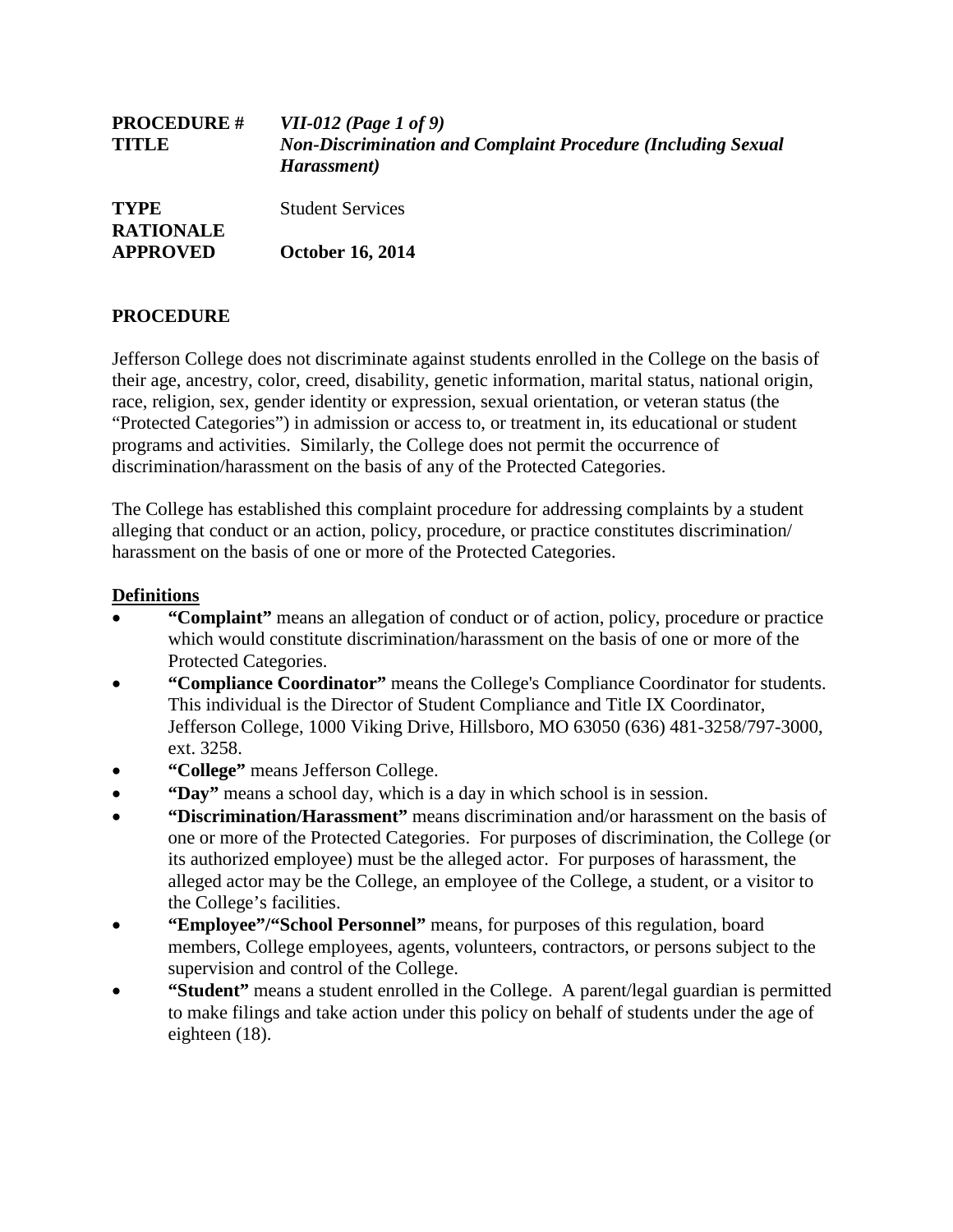#### **PROCEDURE #** *VII-012 (Page 2 of 9)* **TITLE** *Non-Discrimination and Complaint Procedure (Including Sexual Harassment)*

## **Prohibited Discrimination**

For purposes of this regulation, discrimination on the basis of one or more of the Protected Categories means that the College has treated a student in a discriminatory manner on the basis of one or more of the Protected Categories when compared to similarly situated students. In general, federal and state laws prohibit such discrimination on the basis of enrollment, facility access, counseling/guidance materials/tests/practices, vocational education, physical education, athletics, rules and regulations, pregnancy, health services, and College-sponsored extracurricular activities.

### **Prohibited Harassment**

For purposes of this regulation, harassment on the basis of one or more of the Protected Categories consists of verbal or physical conduct relating to a student's age, ancestry, color, creed, disability, genetic information, marital status, national origin, race, religion, sex, gender identity or expression, sexual orientation, or veteran status, when:

- 1. The harassing conduct is so severe, persistent or pervasive that it creates an intimidating, threatening, or abusive educational environment;
- 2. The harassing conduct has the power or effect of substantially or unreasonably interfering with an individual's educational performance; or
- 3. The harassing conduct otherwise substantially and adversely affects an individual's educational opportunities.

Examples of conduct which may lead to or constitute discrimination/harassment on the basis of one or more of the Protected Categories include the following:

- Graffiti containing offensive language which is derogatory to others because of their membership in a Protected Category;
- Jokes, name-calling, or rumors based upon an individual's membership in a Protected Category;
- Slurs, negative stereotypes, and hostile acts which are based upon another's membership in a Protected Category;
- Written or graphic material containing comments or stereotypes which is posted or circulated and which is aimed at degrading individuals or members of a Protected Category;
- A physical act of aggression or assault upon another because of, or in a manner reasonably related to, such person's membership in a Protected Category;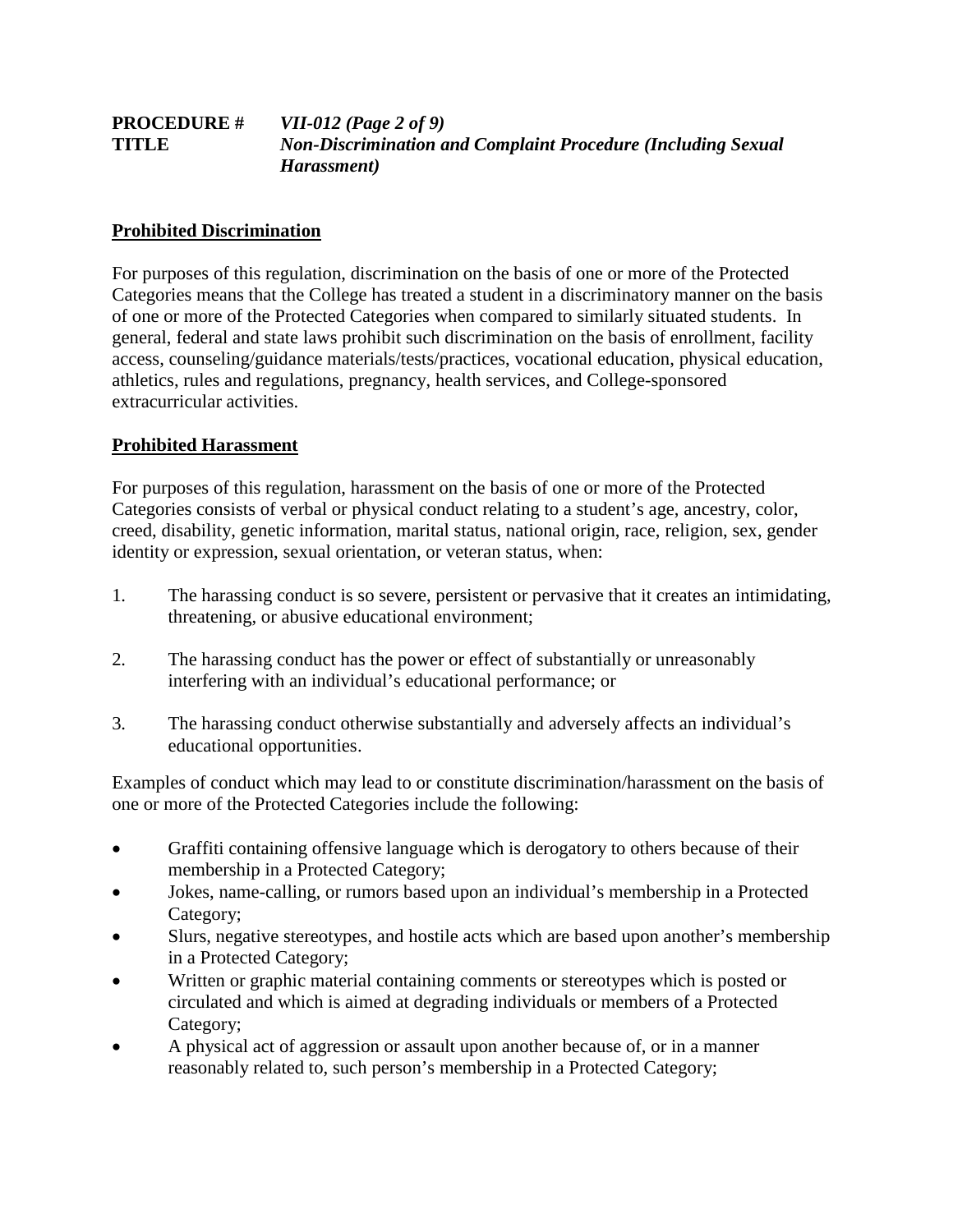#### **PROCEDURE #** *VII-012 (Page 3 of 9)* **TITLE** *Non-Discrimination and Complaint Procedure (Including Sexual Harassment)*

- Other kinds of aggressive conduct such as the ft or damage to property which is motivated by a person's membership in a Protected Category;
- Unwelcome sexual touching, advances, physical, sexual or dating relationships between an employee and a student, requests for sexual favors, or other verbal or physical conduct of a sexual nature.

## **Intake, Investigation, and Resolution of Student Complaints**

### **1. Intake of Complaints**

- a. Any student who believes he or she has been the victim of discrimination/harassment based on one or more of the Protected Categories by a student, employee, or other personnel of the College, or by any other person who is participating in, observing, or otherwise engaged in activities, including sporting events and other extra-curricular activities under the auspices of the College, is encouraged to immediately report the alleged acts to any College administrator, or the College's Compliance Coordinator (whose contact information appears above in this regulation).
- b. To assist the College in addressing the matter promptly and thoroughly, a student reporting discrimination/harassment on the basis of one or more of the Protected Categories is encouraged to provide a written explanation that specifically details the student's concern. This regulation contains an easily understood form that may be used for this purpose. However, a student's refusal to make a report in writing does not relieve the College of the obligation to investigate a report.
- c. Before making the report, a student who believes that he or she has been subjected to discrimination/harassment on the basis of one or more of the Protected Categories is not required to confront the individual who is the subject of the student's concern.
- d. Any College supervisor or administrator who receives a report, orally or in writing, regarding discrimination/harassment on the basis of one or more of the Protected Categories must notify the Compliance Coordinator within one (1) school day or within a reasonable time thereafter for good cause.

## **2. Investigation of Complaints**

The College desires to promptly address complaints alleging a violation of this regulation. Accordingly, the College has established a protocol for handling such complaints. This protocol sets forth specific deadlines within which various phases of the process are intended to occur. These deadlines are subject to extension by the College for good cause or if extenuating circumstances exist. Regardless, the College remains committed to a prompt investigation and resolution of submitted complaints.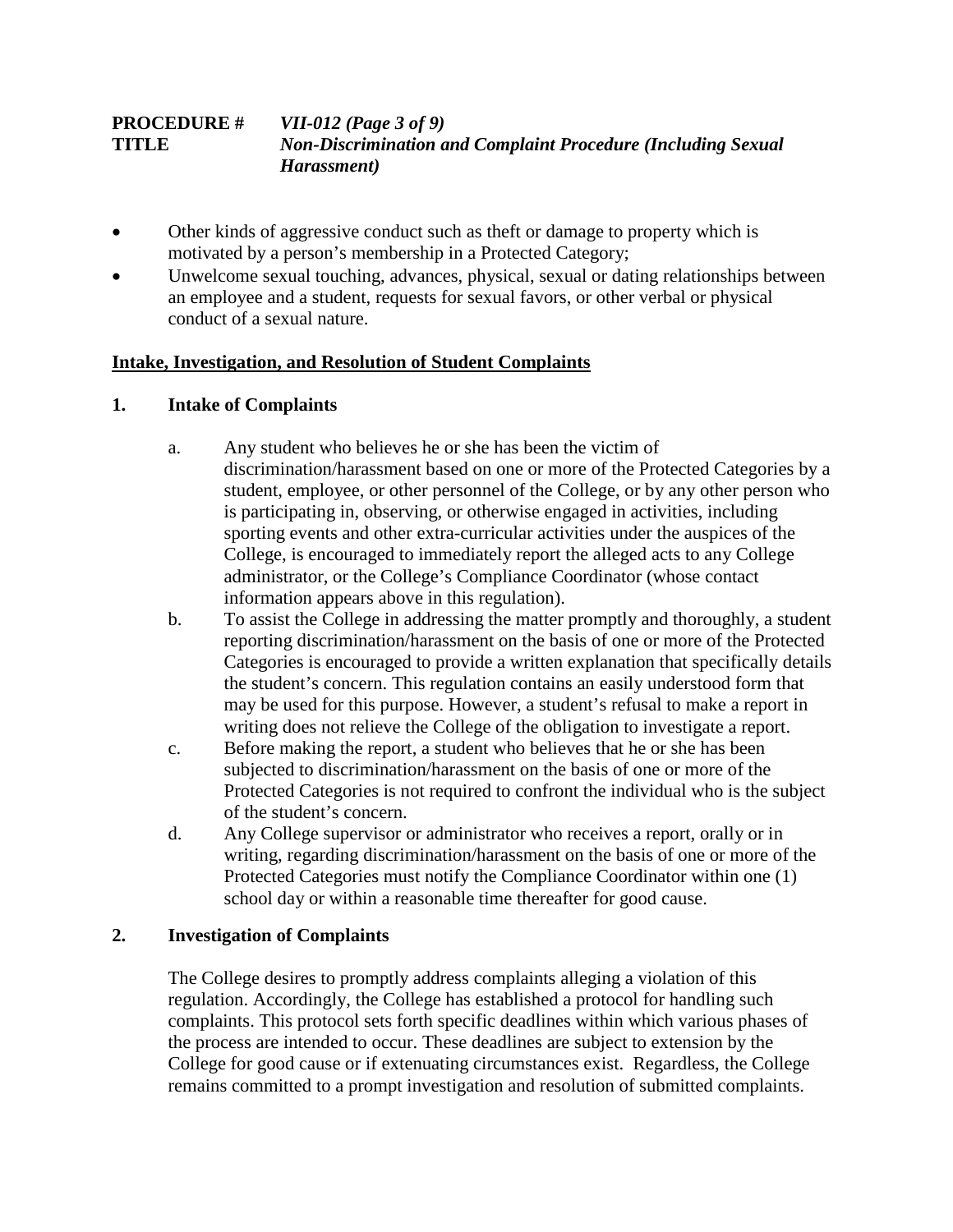## **PROCEDURE #** *VII-012 (Page 4 of 9)* **TITLE** *Non-Discrimination and Complaint Procedure (Including Sexual Harassment)*

- a. Upon receipt of a report of discrimination/harassment on the basis of one or more of the Protected Categories, the Compliance Coordinator may choose to investigate the complaint or may, alternatively, appoint an investigator from the College to investigate the complaint.
- b. The investigation shall be conducted in the manner deemed appropriate by the Compliance Coordinator. The College desires to investigate complaints in a prompt and thorough manner. The following timeframes will apply:
	- 1) The investigation must be commenced within two (2) school days of the Compliance Coordinator's receipt of the report of discrimination/harassment on the basis of one or more of the Protected Categories.
	- 2) Absent extenuating circumstances, investigations will be completed within ten (10) school days after the investigation commences. Changes or additions to a complaint will typically require an extension of time to ensure that the complaint is properly investigated. Similarly, scheduling issues and the unavailability of witness or relevant documents may also necessitate an extension of time.
- c. Investigation files shall be maintained separately form student educational files and employee personnel files.
- d. Confidentiality of personally identifiable student information obtained during investigations will be maintained in accordance with federal and state law. The College desires to protect the identity of complainants for as long of a time period as it is able to do so in accordance with law.

# **3. Resolution of Complaints**

- a. At the conclusion of the investigation, the completed investigation report shall be provided to the appropriate administrative official who is charged with making the determination with respect to the validity of the complaint. Where he/she deems it appropriate, the Compliance Coordinator himself/herself is permitted to make this determination.
- b. This administrative official will review the investigation report and make a determination regarding the validity of the complaint within five (5) school days after submission of the report. This administrative official may, alternatively, determine that further investigation is necessary and, as such, refer the matter for additional investigation. When such additional investigatory steps are completed, the matter shall once again be submitted to this administrative official for decision.
- d. One of the following determinations will typically be made with respect to the complaint: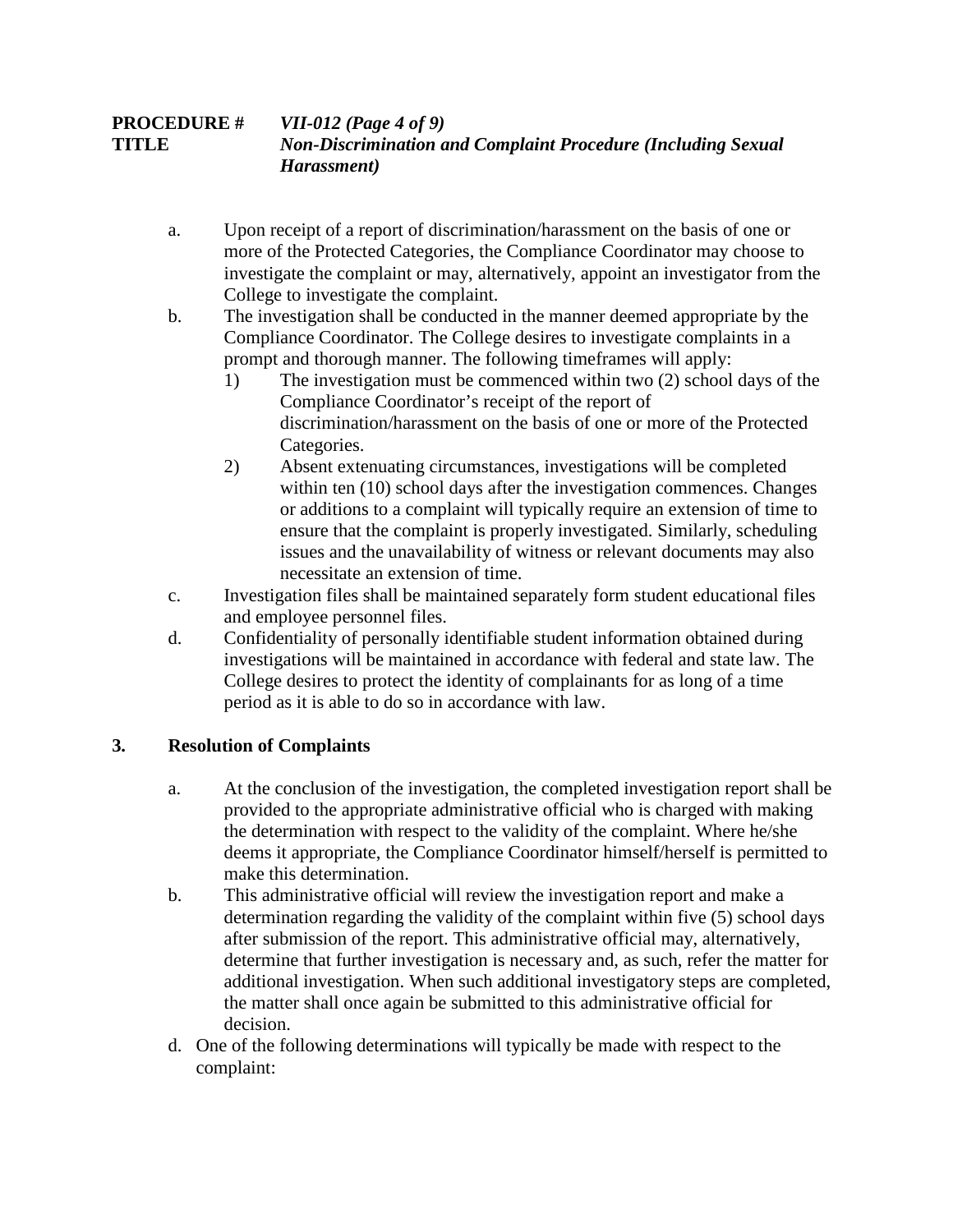#### **PROCEDURE #** *VII-012 (Page 5 of 9)* **TITLE** *Non-Discrimination and Complaint Procedure (Including Sexual Harassment)*

- 1) Unsubstantiated;
- 2) Unable to substantiate OR indeterminate OR incapable of determination; or
- 3) Substantiated prohibited conduct (in whole or in part).
- d. Regardless of the determination made with respect to the complaint, the College may take appropriate action to minimize the opportunity for future issues or concerns to arise.
- e. Notification of Determination Regarding Complaint:
	- 1) Within five (5) school days after the determination has been made regarding the complaint, notice of the determination will be mailed or given to the complainant.
	- 2) If a complainant disagrees with the determination made regarding discrimination/harassment on the basis of one or more of the Protected Categories, the complainant may appeal the decision to the Compliance Coordinator (or to the Board of Trustees, if the Compliance Coordinator has made the determination that is being challenged). The complainant must submit a written appeal to the Compliance Coordinator no later than five (5) school days after the notification to the complainant has occurred. The written appeal should specifically state what is being appealed, the reason for the appeal, and the action that is desired.
	- 3) When an appeal has been made, the appeal will be processed as follows:
		- (a) The appeal will be considered by one of the following:
			- (i) If a College official other than the Compliance Coordinator made the determination, the Compliance Coordinator will review the determination within five (5) school days or within a reasonable time thereafter for good cause. If the Compliance Coordinator made the determination as to the validity of the complaint, the Compliance Coordinator will send the appeal to the Board of Trustees, which will review the determination at its next regularly scheduled meeting (or, at its option, at any meeting within thirty (30) days after the appeal is received).
			- (ii) As an alternative, either the Compliance Coordinator or the Board of Trustees may appoint a "Determination Review Officer" to review the determination. This person will review the determination within a reasonable period after appointment but not later than thirty (30) days unless additional time is, in his/her judgment, necessary for a fair review.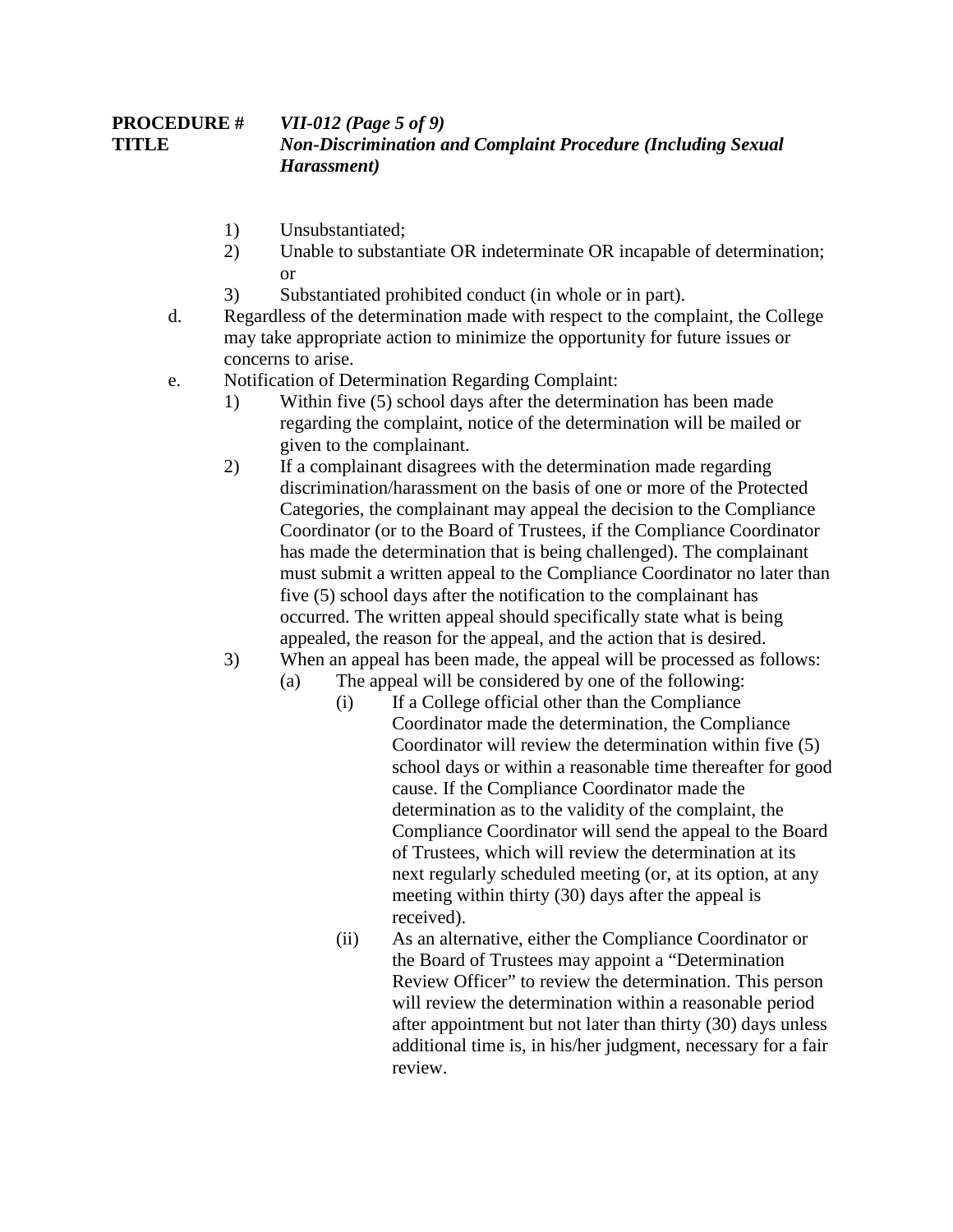#### **PROCEDURE #** *VII-012 (Page 6 of 9)* **TITLE** *Non-Discrimination and Complaint Procedure (Including Sexual Harassment)*

- (b) The reviewer will examine the documentation relating to the matter – meaning the written appeal, complaint, investigation report, and determination. This provision does not grant the complainant the right to an in-person hearing or other appearance before the reviewer. The reviewer may, in the reviewer's sole judgment and discretion, contact any individual to seek additional information if the reviewer deems such information necessary to reach a decision upon the appeal.
- (c) Regardless of who reviews the matter, the complainant will be advised in writing of the outcome of the review within seven (7) school days after the completion of the review.
- f. If a complaint is *substantiated* (in whole or in part), and the offender is a student, disciplinary and/or other remedial action will be taken in accordance with Boardestablished student discipline regulations and/or in accordance with federal and state law. If a complaint is *substantiated* (in whole or in part), and the offender is an employee, disciplinary and/or remedial action may be taken, up to and including the termination of employment. If the offender is not an employee of the College, the College will take appropriate action within the scope of its legal authority to eliminate the discrimination/harassment.
- g. The ultimate decision as to what action to take to remedy the matter is within the discretion of the College, in accordance with law. The filing of an appeal to challenge the determination does not stay or postpone the College's ability to initiate disciplinary or remedial action.
- h. There will be no retaliation against or adverse treatment of an employee who uses this procedure to resolve a concern when such complaint has been brought in the reasonable, good faith belief that the employee has been subjected to discrimination/harassment on the basis of a Protected Category.

# **Enforcement**

Responsibility of Supervisors and Administrators: Each supervisor or administrator serves a vital role in maintaining an educational environment free from discrimination/harassment on the basis of one or more of the Protected Categories. In accordance with that responsibility, each supervisor or administrator shall take appropriate actions to enforce the College's antidiscrimination/harassment policies and regulations.

1. Any supervisor/administrator who receives a report, orally or in writing, regarding discrimination/harassment relating to a student should notify the College's Compliance Coordinator within one (1) school day or a reasonable time thereafter for good cause.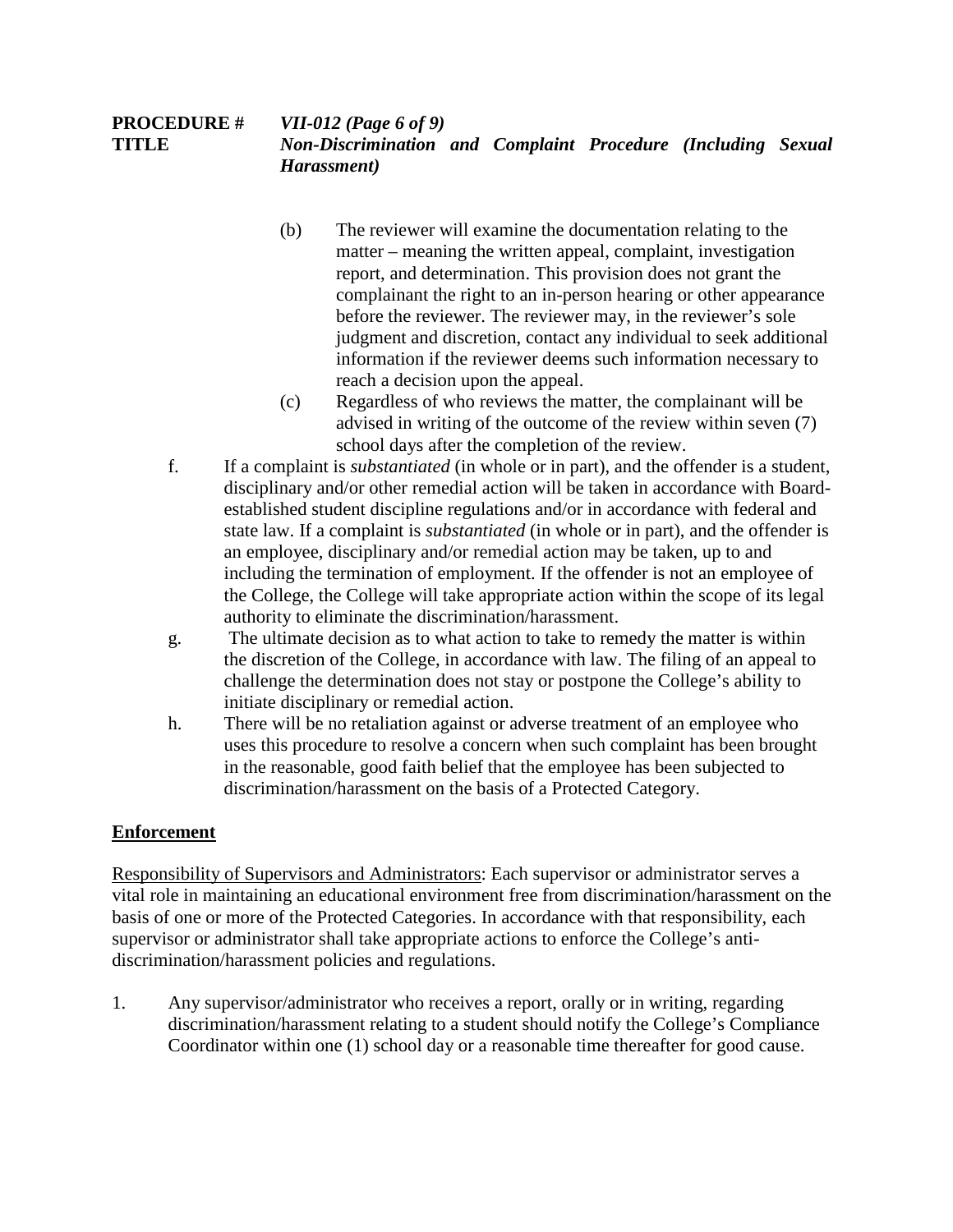## **PROCEDURE #** *VII-012 (Page 7 of 9)* **TITLE** *Non-Discrimination and Complaint Procedure (Including Sexual Harassment)*

- 2. The supervisor/administrator shall implement appropriate remedial and/or disciplinary action, as necessary and as directed.
- 3. Failure to implement these responsibilities in an appropriate and satisfactory manner is cause for disciplinary action up to and including termination of employment.
- 4. Each administrator, or designee, shall take appropriate actions to enforce the College's anti-discrimination/harassment rules, including but not limited to the following:
	- a. Vulgar or offensive graffiti shall be removed from the premises.
	- b. The College shall provide instruction to employees on the College's antidiscrimination/harassment rules as needed.
	- c. Students shall be provided a copy of this regulation yearly.

# **Responsibility of Staff**

College staff members serve a vital role in maintaining an educational environment free from discrimination/harassment on the basis of one or more of the Protected Categories. In accordance with that responsibility, each supervisor or administrator shall take appropriate actions to enforce the College's anti-discrimination/harassment policies and regulations.

- 1. Upon receiving a report from a student who states that he/she has been, or is being, subjected to discrimination/harassment on the basis of a Protected Category, or from a student who is aware that another student is experiencing such an issue, a staff member must immediately notify a College administrator or the Compliance Coordinator.
- 2. Failure to report as directed above is cause for disciplinary action up to and including termination of employment.
- 3. Employees are expected to implement and enforce all directives from an administrator or the Compliance Coordinator regarding the resolution of a matter involving discrimination/ harassment on the basis of one or more of the Protected Categories.

# **Consequences and Discipline**

- 1. Any student who engages in discrimination/harassment on the basis of one or more of the Protected Categories while on College property or while participating in College activities, regardless of location, will be subject to disciplinary and/or remedial action. Specific disciplinary measures may be taken consistent with College student discipline rules/regulations and in accordance with the administration's professional judgment.
- 2. Any student who alleges or otherwise brings a false charge of discrimination/harassment on the basis of one or more of the Protected Categories shall receive appropriate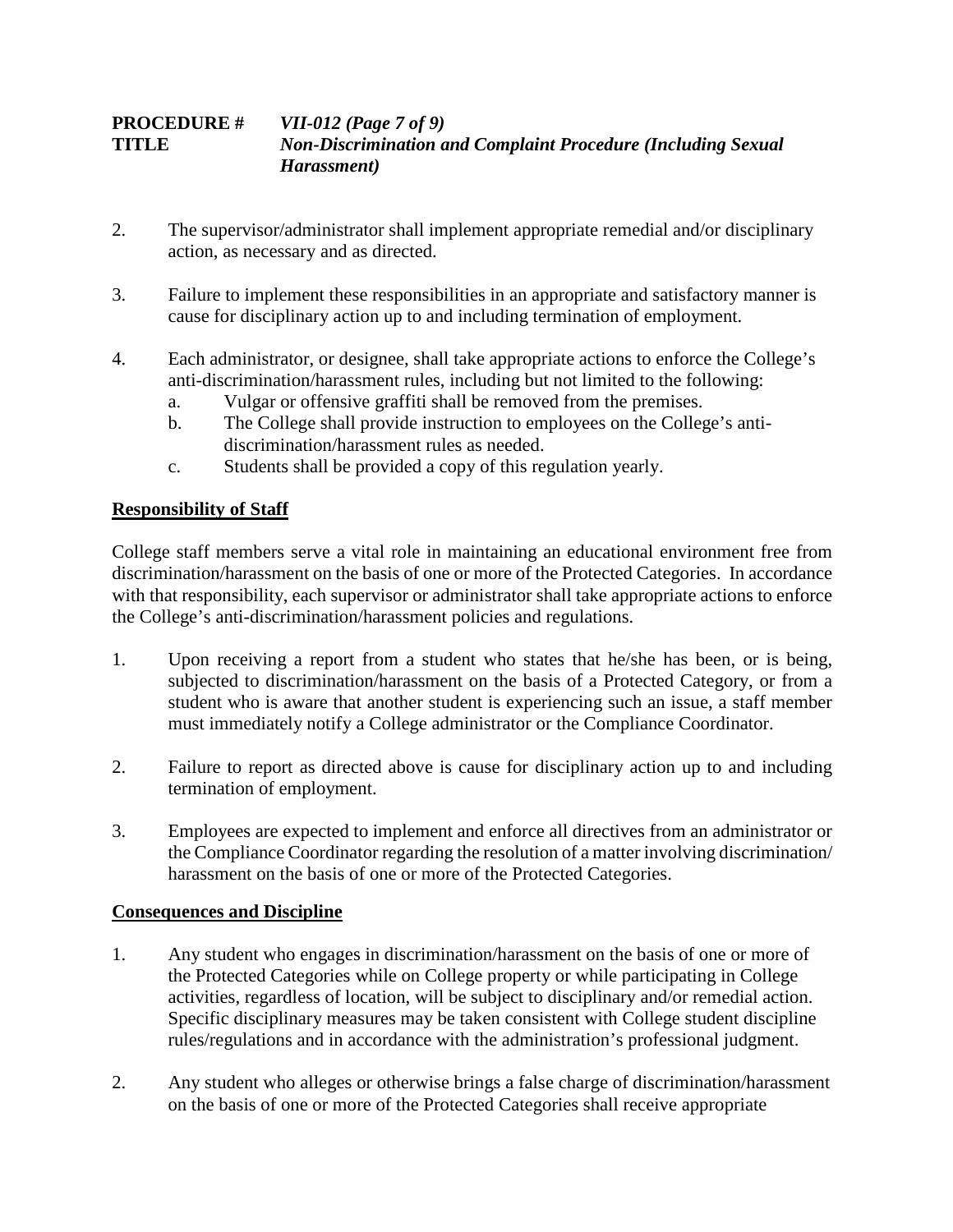#### **PROCEDURE #** *VII-012 (Page 8 of 9)* **TITLE** *Non-Discrimination and Complaint Procedure (Including Sexual Harassment)*

discipline. The term "false charge" means an allegation that is brought in bad faith (i.e., without the good faith belief that one has been subjected to such discrimination/harassment).

3. The effectiveness of the College's prohibited discrimination/harassment policies and regulations are dependent upon the receipt of truthful information. Thus, students are expected to be truthful throughout the intake, investigation, and resolution process.

# **Right to File External Complaint**

The procedures set forth in this regulation shall not eliminate the right of a student to file, at any time, a complaint alleging discrimination/harassment on the basis of sex, gender, race, color, national origin, or disability with the United States Department of Education's Office for Civil Rights, Region VII, 601 East 12th Street, Room 248, Kansas City, MO 64106; telephone (816) 426-7277. The Office for Civil Rights does not investigate complaints regarding discrimination/ harassment on the basis of religion or veteran status. Complaints regarding veteran status should be directed the Veteran's Employment and Training Service, U.S. Department of Labor, 200 Constitution Avenue, N.W., Room S-1325, Washington, D.C. 20210. Complaints regarding religion should be directed to the College's Compliance Coordinator for students designated above.

### **Complaint Form**

The College has developed a sample complaint form, which may be used to submit a complaint under this regulation. The College strongly encourages, but does not mandate, the use of this form. This form may be obtained in the office of the Compliance Coordinator.

# **BOARD MONITORING**